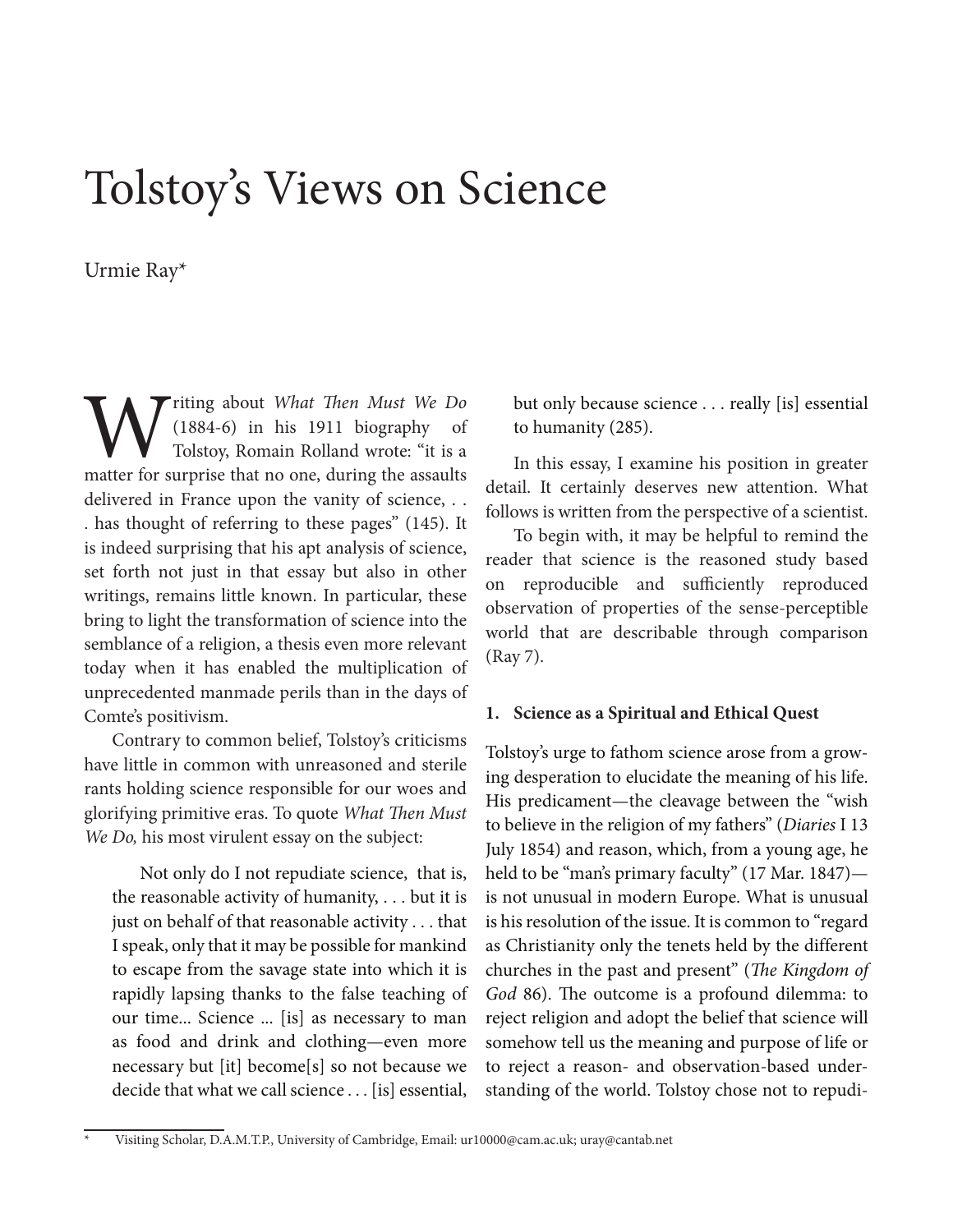ate Christianity—only church doctrines—nor did he repudiate science but elaborated a comprehensive vision. This he achieved by subjecting Christianity as well as science to both a rigorous rational scrutiny and a fierce ethical one.

Underscoring this spiritual quest was his search for moral guidance in circumstances where everything separated him, a count and member of the Russian nobility, from the common people trapped in poverty. Struck that their lives were not "dissipated" like those of his social class, the young Tolstoy was led to believe he had been mistaken in giving "reason a free rein" (*Diaries* I 8 Dec. 1850) and attempted to adopt their unquestioning faith in church doctrines.

Hence, as he later confessed in 1879, "I unconsciously hid from myself the contradictions and the obscurities in the religious dogma." However, his profound honesty made it impossible for him to believe uncritically. "But there was a limit" ("Confession" 70) especially as "in faith, I found nothing other than a negation of reason" (50). Besides, he could not ignore the injustices and inhumanities perpetrated with the various churches' support. Accordingly, as early as 1850, at the age of twenty two, he set himself the task of "founding . . . a new religion appropriate to the stage of the development of mankind" based on the teachings of Jesus (*Diaries* I 2, 3, 4 Mar. 1850).

He set out by, on the one hand, engaging in a study of Christianity, as well as theologies and philosophies from all corners of the world, and on the other, immersing himself in the study of mathematics and of the natural sciences, something he had long intended to do (17 Apr. 1847). What he referred to in his diary in 1858 as a "passion for the sciences" (13 Mar. 1858) would keep him occupied until well into the 1870s (2 Dec. 1873). The evolution of his attitude towards religion and his attitude towards science remained throughout his life closely interwoven, mutually influencing each

other and each the result of careful consideration. Until about the mid-1890s, his writings reveal much hesitation between a concept of science as an objective endeavor bringing to light a world governed by implacable laws of nature, and thus leaving little room for free will, and the need for free will without which there can be no morality, no meaning to life. However by then he had sufficiently identified the shortcomings of a scientific approach so as to gradually reverse his stance and around the turn of century had come to realize the subjectivity involved in such an approach and to provide the possibility of free will with solid justification.

## **2. Tolstoy's Initial Perception of Science**

Before going further, it should be pointed out that when reading Tolstoy's texts the sense in which the term science is used has to be carefully assessed. For its Russian equivalent наука (nauka) has a far broader meaning than science in English and certainly did so in his days, when it encompassed "any field of knowledge of empirical or rational intuition" (Wenzer 1997).

Keeping this in mind, it is but natural that at a time when he was still familiarizing himself with the subject, Tolstoy's perception should reflect the commonly accepted views of his days. In *War and Peace*, his major work of the 1860s, he in effect reiterated the definition given by foremost scientists like John Herschel (18) that the primary subject matter of the natural sciences consists of "the question of cause" (1073) and of the discovery of the laws of nature. The former answers the question 'why' and, as he remarked, is often too hard to tackle. Hence he came to essentially consider science the elucidation of laws describing how nature functions.

It is not that Tolstoy and his peers did not appreciate the role of observation. *War and Peace*  clearly states that science can only proceed "from the point of view of observation" (1064). However, instead of taking this distinctive universal feature of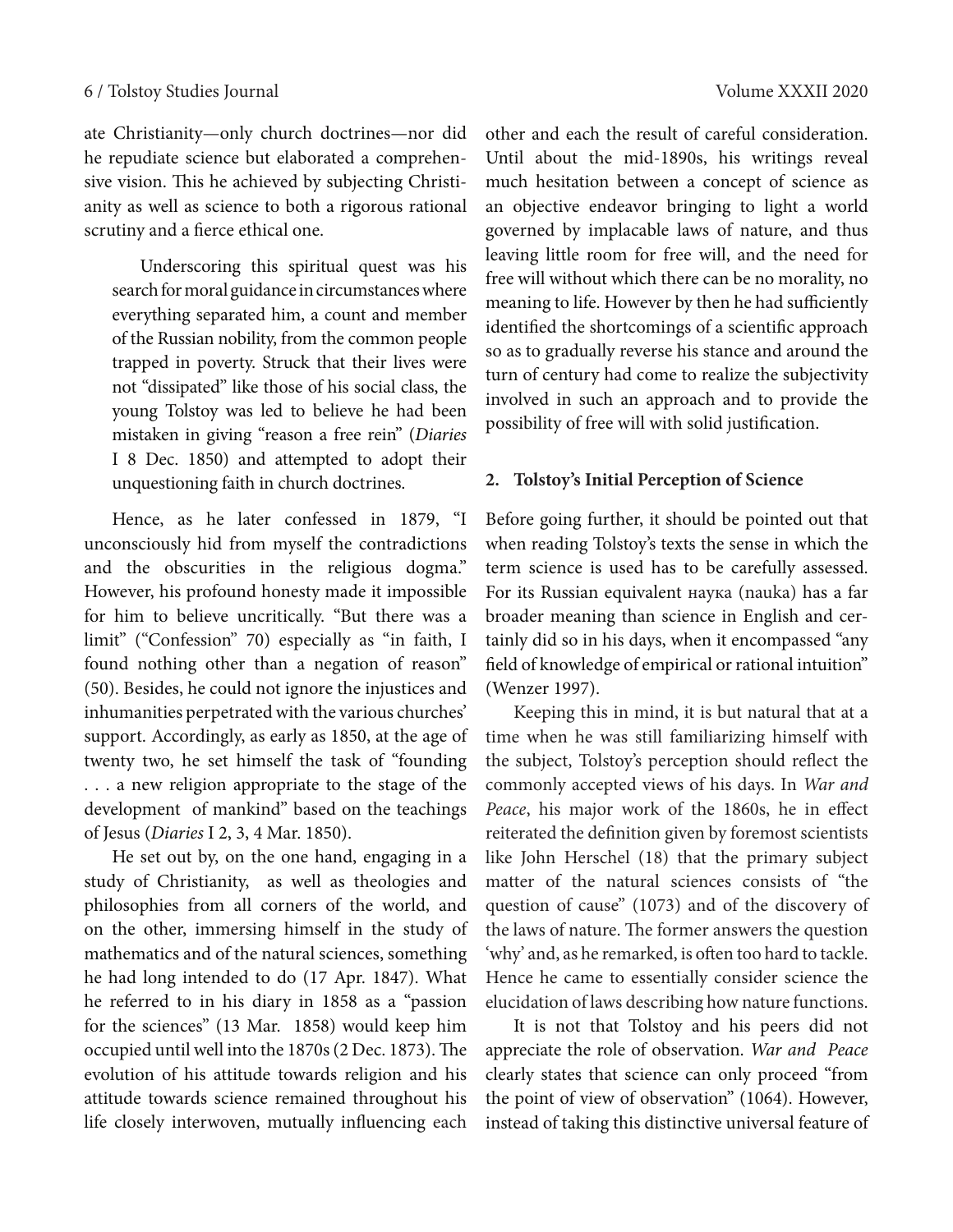a scientific approach as the defining criterion, they chose a purpose specific to the European context. Now, it is certainly the case that the aim of science is to give unified descriptions and explanations for otherwise unrelated phenomena, but a definition based on the term 'law' is founded on strong cultural assumptions.

The form science is given in a particular culture follows necessarily from its vision of reality. In Europe, science arose within a dualist Christian framework, where the human mind is considered extraneous to a purely material nature and God external to man and nature. It is only later with quantum mechanics that it was understood that "we are not merely observers but also actors on the stage of life" to quote Werner Heisenberg (15-16). The act of observation of nature could therefore previously be supposed not to interfere with the subject observed. So knowledge of nature was taken to be objective, namely to mirror nature. Once belief in miraculous events was abandoned, nature came to be conceived as regulated by inviolable, immutable, and universal laws, imposed by an omnipotent God. Gradually the divine factor was removed without unsettling the belief in laws of nature.

Now, defining science as the study of a world governed by immutable universal laws beyond human control yet discoverable by the human mind, rather than as observation-based, obscures the importance for the data to be reproducible at will, and thus eases the inclusion of studies of human behavior within the purview of science. By Tolstoy's days, the search for these laws had become the defining purpose of the 'human sciences.'

This reasoning rests on the assumption that there is no non-material dimension to the human sphere, or the equally strong assumption that if there is, it is strictly separated from its material one. The materialist assumption had gained strength from the rapid successes of a scientific approach which was incessantly undermining the commonsense denying beliefs of organized, doctrinal Christianity.

As remarked by Tolstoy, "materialism lies in wait for people once they are freed from dogmatic Christianity" (*Diaries* II 15 Dec. 1900). The problem is that, in view of the deterministic law-perspective, it reduces humans to mere automata, and "all efforts to be good or do good are vain and pointless" (19 Dec. 1900).

Given his ethical motivation, this was impossible for Tolstoy to accept. It would have made his whole life, and life in general, meaningless in his eyes. But, the non-materialist dualist framework is equally problematic. It allows for the possibility of morality, but it cannot provide a strong justification. This was not satisfactory for Tolstoy. He would not rest until he could establish morality on solid grounds.

## **3. From Economics to Darwinian Evolution**

Alongside an existential concern about morality, the maturation of his thinking was equally prompted by his reflection on science. This reflection was itself bound to his strong ethical concern about widespread poverty in Russia which led him to a detailed analysis of the economic situation and of the new subject of economics. Without going into details, a long tradition of maximization of profit in Europe was gradually leading to the transformation of merchant and land-based capitalism into financial capitalism, a capitalism where finance, a tool of the economy, becomes its motor, "the realities of commerce" turning into "mere shadows" (Robertson 54). Tolstoy witnessed the initial stage of this transformation, which as he denounced, only worsened impoverishment and inequalities. Because of his concern, he naturally took exception to Darwin's theory of evolution, as it served to justify their perpetuation. This theory came to act as a backdrop to his discourse on science. It was doubly interesting to him, as it touched on the question of life.

He relegated biological evolution to an assumption because "no one has ever seen how some organisms are produced from others"(*What*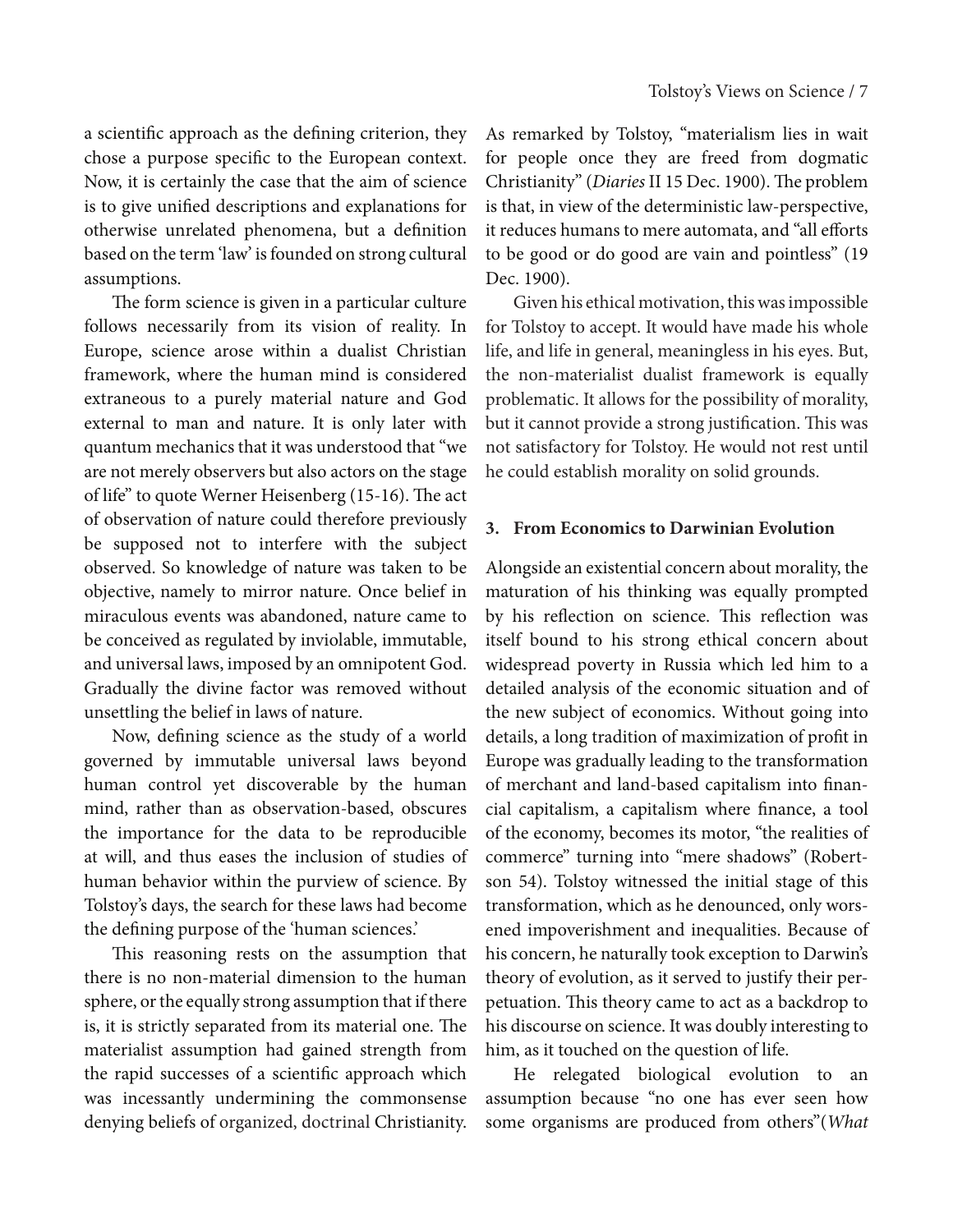*Then Must We Do* 118). But Darwin had provided an enormous and varied mass of indirect, yet strong, data, data that was rapidly expanded by others. Tolstoy's failure to accept Darwin's establishment of biological evolution on sound scientific grounds is unfortunate as it contributed to discredit him as adamantly anti-science. Few know of his acceptance of evolutionary ideas in his later years (Diaries II 27 Jun. 1907).

Assuredly, the term "evolution," as Tolstoy rapidly pointed out, is unfortunate. It reflects the influence on Darwin of the doctrine of progress in vogue in Europe since the eighteenth century, leading him to characterize natural selection as a mechanism that "works solely by and for the good of each being, [so that] all corporeal and mental environments will tend to progress towards perfection" (Darwin 489). However, as remarked in *Anna Karenina*, in the infinity of time and space such a statement is meaningless: "Evolution from what? into what?—Eternal evolution and struggle. As though there could be any sort of tendency and struggle in the eternal!" (1001).

This brings us to Tolstoy's main objection stated clearly in his 1893 essay "Religion and Morality," namely that the only cause of biological evolution is "the law of the struggle for existence and the survival of the fittest," a law he took in its most narrow form: "Each person, in order to attain his own well-being and that of his group, must be one of the fittest and make sure his group is the same, so that it is not his group but some other, less fit, that perishes" (146). Because of the undeniable ambiguity in Darwin's writings, enthusiastic but less careful followers, some of whom were otherwise prominent scientists, had indeed taken this interpretation as the only possible cause for evolution, and it was applied to the human sphere, with as we now know deleterious consequences.

This said, Tolstoy's scientific contemporaries in Russia had called into question the validity of this hypothesis and shown that evolution without

it remains a perfectly suitable and powerful theory (Todes chap. 3). It is rather surprising that he either was not familiar with or did not give credence to their work.

Tolstoy's misapprehension however led him to a detailed examination of the manner in which the Malthusian hypothesis had been given a scientific appearance. This contributed to his progressive distancing from his initial rigid standpoint and to a remarkable reassessment of science and of its limits.

# **4. Tolstoy's Identification of the Nature and Shortcomings of Science**

As stated in *What Then Must We Do* (102-103), Malthus' hypothesis, populations invariably grow at a much faster rate than resources, the former "in geometrical" and the latter "in arithmetical progression" confirmed his doubts about the use of mathematics. By Tolstoy's days, mathematics had acquired a central position, following the changeover from merchant to financial capitalism that it had enabled, and the growing collaboration between physics and industry founded on accurate measurements. Economics was authenticated as a scientific discipline by its increasing mathematisation, in the image of the 'exact sciences.' However, an inquiry whose scientific nature is not in doubt can on occasion be made mathematical, but the converse, does not hold. Mathematization, as Tolstoy realized, cannot turn a subject into science unless the mathematical models are strongly founded on empirical data. Consequences can be damaging. For this transforms unfounded hypotheses like the Malthusian one into "indubitable truths . . . employed as axioms from which to deduce further conclusions." In other words, entire structures can be built on entirely unrealistic foundations.

Within a year of this analysis, in his essay *On Life*, Tolstoy came to fully recognize the centrality of observation if we desire our investigations of the external world to be reliable to any degree: "to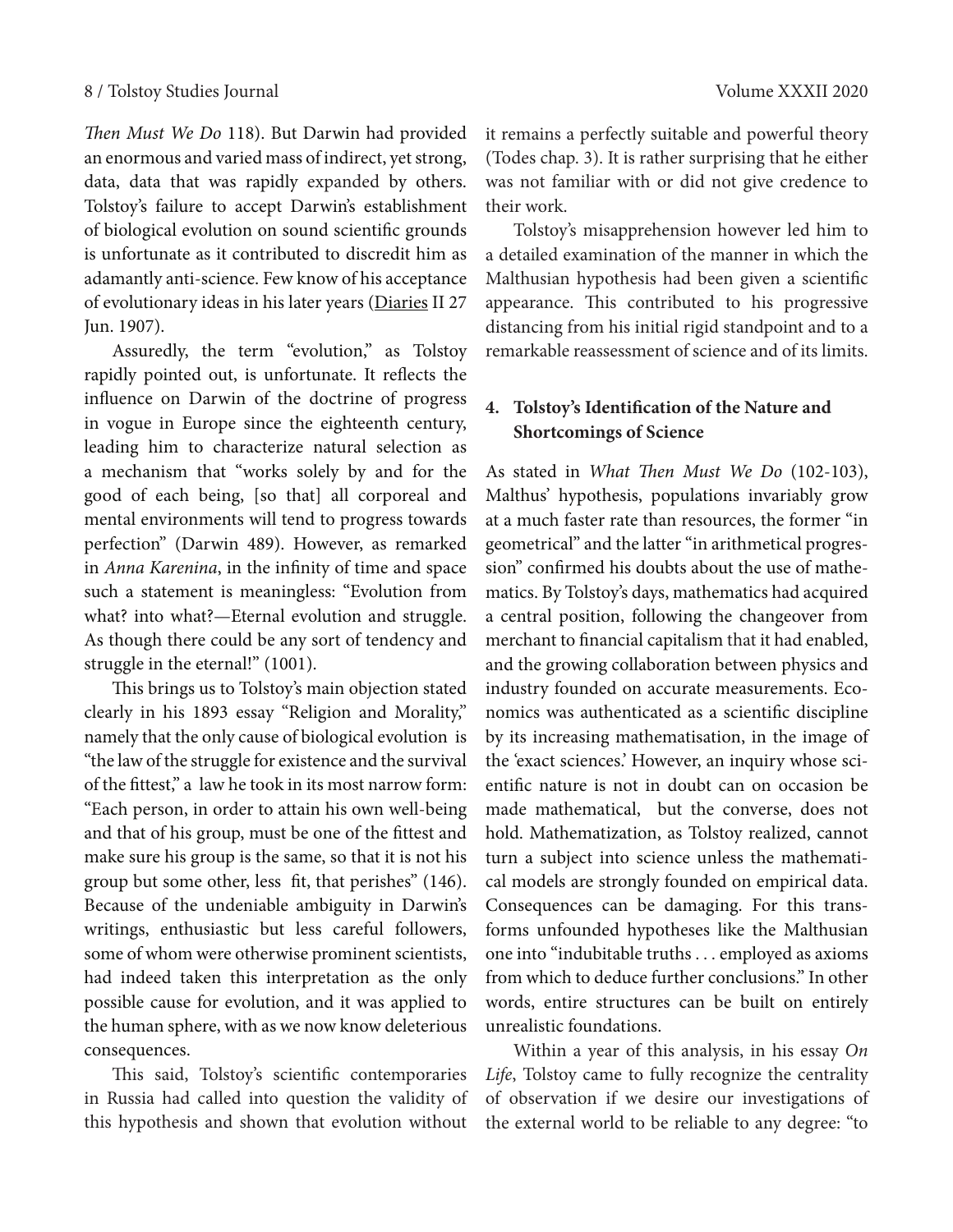settle the laws of the universe by mere deductions of reason without experiment and observation is a false and unscientific path, that is, one that cannot yield true knowledge" (10-11). Although this was nothing new, the conclusion he drew is very much to the point and rarely set out this clearly: the natural sciences are not self-contained; they rest on "axiomatic bases" (27) as they are forced to use concepts whose essence is beyond comparative observation.

The science of physics speaks of the laws and relation of forces without setting itself the question of what force is, or trying to explain its nature. The science of chemistry speaks of the relation of matter, without setting itself the question of what matter is or trying to define its nature. The science of biology speaks of the forms of life, without setting itself the question of what life is or trying to define its essence (27).

Having established the nature of scientific theories, further examination led Tolstoy to identify reasons why they may easily become unrealistic.

To begin with, the "number of facts available for investigation is innu- merable" (115). Hence a choice must be made that calls for prudence when generalizing. Science is of "great importance" as long as it remains within reasonable "generalizations about phenomena" and does not result in inappropriate deductions" (Diaries II 24 Nov. 1903). This he began realizing in the context of economics. "Political economy," as Levin remarks in *Anna Karenina*, "told him that the laws by which the wealth of Europe had been developed, and was developing, were universal and unvarying," when in effect in Russia, "in the majority of cases when capital is applied in the European way the produce is small" while it "is great" in many cases when methods compatible with the local culture are applied (437-438). Other passages in the novel also highlight the local nature of economics and the necessity to "annihilate that science entirely and to lay the foundation of a new

science of the relation of the people to soil," taking into account the context by empirical observation, instead of attributing universality to abstract concepts. In short, Tolstoy is here implying that a subject like economics cannot consist of the search for general laws. He rapidly realized this also holds for other studies of the human sphere, namely for "knowledge [that] . . . makes general claims about humanity after having studied only a small portion of it" (*Anna Karenina* 207).

Now, generalization being problematic and observation central, "science" he urged "should first seek the nearest, and then the more remote, causes of those phenomena which form the subject of its investigation" (*What Then Must We Do* 60). This conclusion followed from his assessment of the positivists' conception of society as an organism, extrapolated from the study of insect life and of the microscopic world. As a result, he came to agree with Edward Carpenter that "the reduction of questions of a higher order to questions of a lower order" (Tolstoy, "Modern Science" 220) is problematic since it discards essential aspects of the higher order and so turns assumptions, in particular the materialist assumption, into a fact. Hence he recommended the reverse more holistic method, especially as we know best our individual selves and all else we know from that standpoint. Indeed, he was very sensitive to the issue of extrapolations about the whole from a study of the parts in isolation, all the more so of the minutest parts.

This his contemporary scientists were also aware of. Namely, science must perforce be reductive, and this invites caution. Already in the seventeenth century, Bacon had warned: "The subtlety of nature is far beyond that of sense or of the understanding" (book 1, Aphorism X. 12). This warning had been reiterated by Tolstoy's contemporary Poincaré: "the wish to comprise nature in science" is akin "to want to put the whole into the part" (4). Hence, he had warned against emulating a "naturalist who had never studied the elephant except by means of the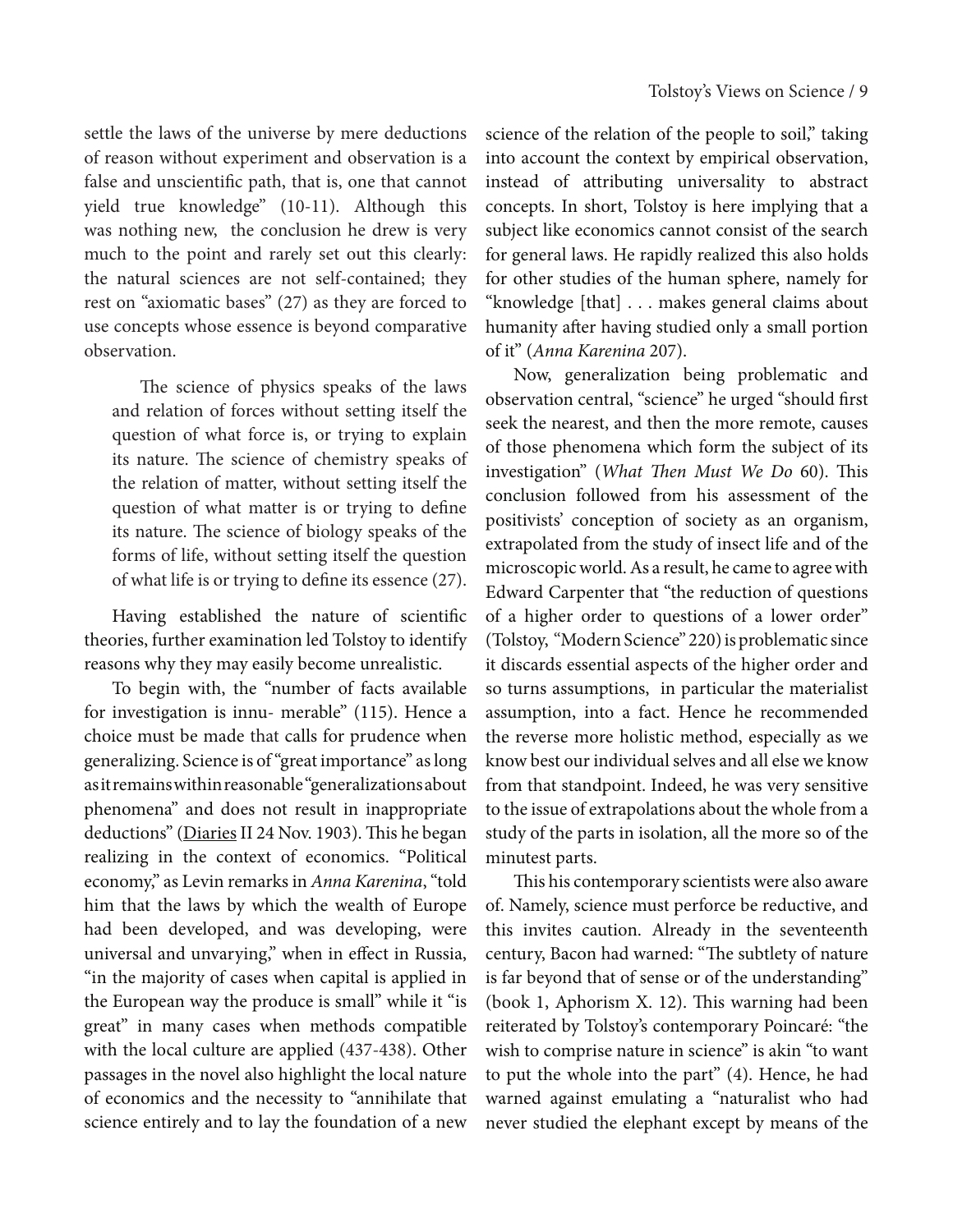microscope [but would] think himself sufficiently acquainted with that animal" (21).

However, it had been thought that the parts at least could be objectively known. Tolstoy understood that this was far from certain. His questioning of the validity of reductionism went hand in hand with his recognition that "the regularity" perceived in nature is the outcome of our senses and reasoning (Diaries II 24 Sep. 1895). A diary entry for 1893 clearly states: "There are no facts. Only our perception of them." Hence what is needed, he wrote nearly a decade later in his diary, is "the sort of method which talks about perception, about impressions" (14 Apr. 1903). Several schools of thought have attempted to elaborate methods to minimize errors due to the many weaknesses inherent in a scientific approach.

Namely, science is not objective. It cannot tell us truths, or at the very least we can never know if it does. To quote Carpenter, improvements to our theories brought about notably by increasing data cannot be considered "approximations to the truth" since the "limit is at all times infinitely far-off" (58). What our ever deepening scientific understanding does is guide us away from untruths.

This is what many of their contemporaries failed to understand. As confessed by physicist Max Born, the conviction that science's aim is 'Truth' continued to hold strong until well into the last century (166). Only after the development of quantum mechanics, to cite Heisenberg, did it begin to dawn that "man's argument ... *cannot simply speak of nature 'in itself'*. Science always presupposes the existence of man" (15).

#### **5. Laws of Nature, Free Will, and Truth**

This evolution in Tolstoy's assessment of science was, as stated earlier, basically motivated by an acute need to establish the possibility of morality on firm grounds. Hence he had no option but to examine the question of free will.

"Consciousness of freedom" (1063-1065),

he agreed in *War and Peace,* is a deep conviction in man without which he cannot live. Yet in the deterministic framework that was then his, it seems incompatible with "reason [which] gives expression to the laws of inevitability" (1070-1072). Hence a way to "reconcile[] [it] with the law of necessity to which he [man] is subject" (1063- 1065) must be found. However because consciousness of freedom is beyond observation, science is unable to identify it, deny it, or for that matter confirm it, and so evolutionary theories are unable to tell us how to do so.

Tolstoy then went on to show, remarkably, a way out: consciousness of freedom and reason seem "mutually exclusive" only if they are considered separately, but "by uniting" them, they are seen to complement one other. Consciousness is the content examined by reason, which is thus the form, and form and content "mutually define one another" (1070-1072). Tolstoy thereby provided a new epistemological framework for European thought by adapting to its context the basic idea behind most Asian philosophies, namely that our minds, although "entirely material," are "yet capable of coming into intimate relation with" some reality beyond the temporal one (Sinha 4). Niels Bohr, who like Tolstoy was especially attracted to Taoist thoughts, was to give greater substance to this perspective. Quantum mechanics highlights the need for a conceptual framework enabling the harmonization of apparently contradictory notions. This framework he called 'complementarity' and notably illustrated it with the example of "feeling" and "reason" are reminiscent of Tolstoy's perspective. It is regrettable that it had to await quantum mechanics and its reformulation by a scientist before being given sufficient credence. Although it certainly goes without saying that Bohr's formulation is more elaborate and general.

Tolstoy then went on to undermine the belief that "man . . . [is] entirely subject to the law of inevitably": the conditions of both space and time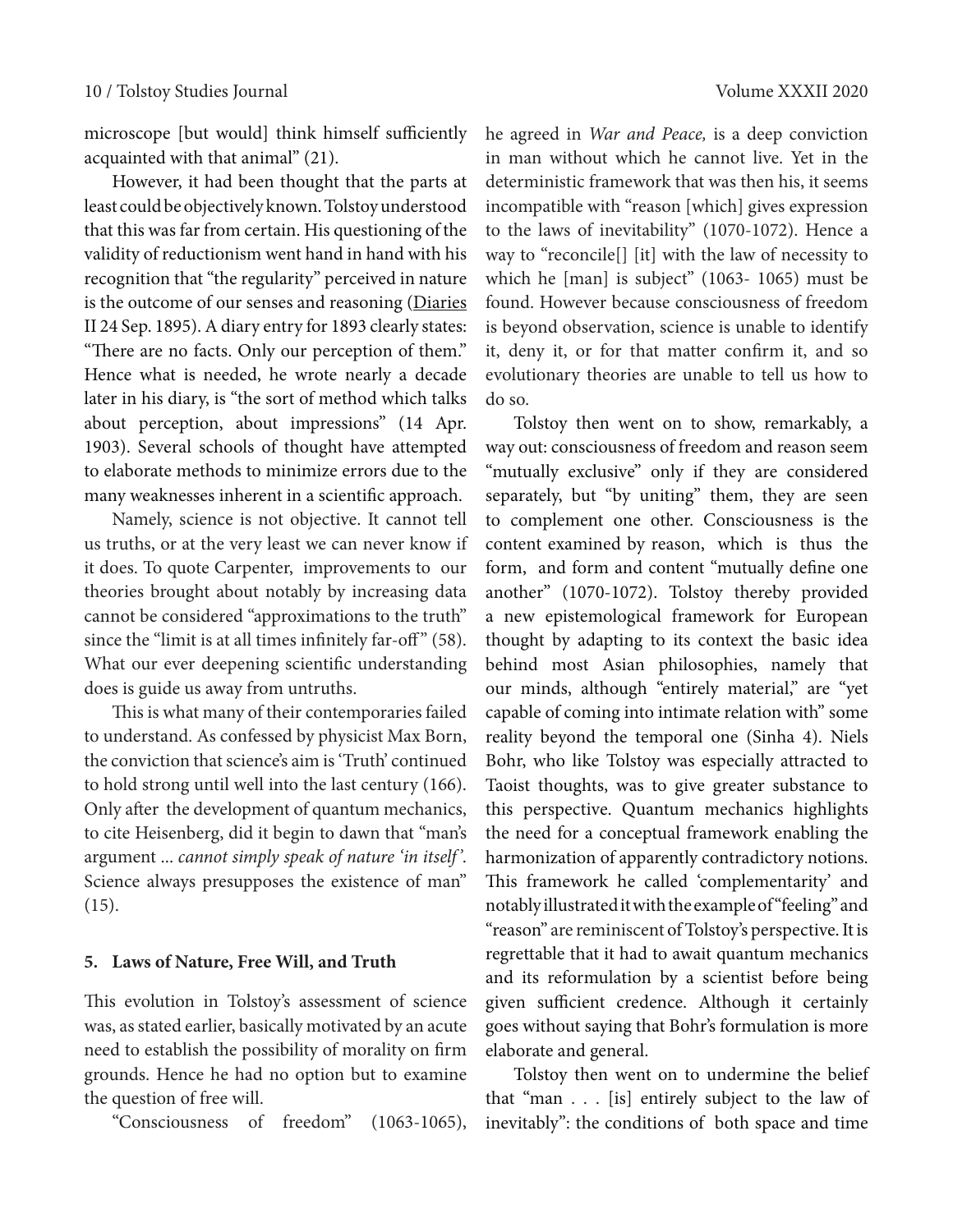in which man "is situated" are "infinite" in number and so cannot be grasped by the human mind. The unknown being infinite, however much the domain of the scientifically known might grow, it can never encompass the entire universe (*War and Peace*  1070-1072). So we cannot draw any conclusions regarding the domain which "experimental science" (1063-1065) has not yet deciphered. Namely, "a certain measure of freedom remains" (1070-1072), in the sense that the possibility is there since we can never know.

However, Tolstoy was at this stage hesitant. Indeed not knowing does not mean there is no "law of inevitability," and thus he kept holding on to the notion that free will in our actions is illusory and follows from our ignorance of their causes. Were it "not subject to laws," then, he argued, it would be akin to "a free force moving the heavenly bodies" (1070-1072). No wonder that, as he later avowed in *Confession*, "[r]ational knowledge had led me to recognize that life is meaningless" (53), a conclusion reinforced by his sense of the futility of the life he and his social peers led. Yet "a negation of reason . . . was even more impossible than a denial of life" (50). For someone with his sensitivity and honesty, the outcome could only be a despair that nearly drove him to suicide.

He thus continued to fail to notice that his rigid view of laws of nature was in effect unverifiable and thus of the domain of belief. For him, as expressed in *War and Peace*, causality still meant that "under the same conditions and with the same character he [man] will do the same thing as before" (1063-1065). In other words, strict determinism, each cause inducing a unique effect, rules not only the inanimate realm but also the realm of human actions, without envisaging the impossibility of the repetition of the same conditions nor the possibility of the evolution of an individual's thinking Tolstoy thus initially upheld a position far more uncompromising than that of most scientists. Assuredly, it is only in the last century that this was clearly perceived to be a

wrong assumption, but this is already implicit in Newton's writings: "to the same natural effects we must, as far as possible, assign the same causes" (384). In other words, the same effects seem to imply the same causes, not the other way round. In fact, Newton did not affirm that causality, certainly a necessity for us, is a fact, nor did he speak for the world beyond the inanimate realm.

In his 1893 essay "Non-Acting," Tolstoy even refuted his insights of twenty five years before, notably of the concept of infinity, based on a continuing belief in an objective science unearthing truths and therefore making them "hence-forth immovable": "As science advances it is certain that the ideal [of the unknown, and thus variably interpretable] recedes" (100). Until well into the mid-1890s, references to "laws of nature" abound in his writings, reminiscent of Darwin's most ardent partisans whose views he decried. "The material world," he continued to claim, "is subject to the law of the struggle for existence, and we, as material creatures, are subject to it too" (*Diaries* II 7 Sep. 1895).

This said, a diary entry for 1895 reveals his dawning realization that the non-material and the material spheres might be connected: "Man is free in the spiritual world, in that which sets the physical world in motion" (4 May 1893). Indeed, the basic issue in the Christian dualist perspective is justifying that freedom in the former can impact on actions which necessarily take place in the latter. Still, a connection still needed satisfactory justification. His step towards a justification took him away from strict rationalism. His abhorrence for Darwin's struggle hypothesis provided him with the necessary arguments. Only reason, which he still held to be man's principal asset, could overcome man's subjection to the "law of inevitability": "Progress, in my opinion, consists in the greater and greater predominance of reason over the animal law of struggle" he noted in another diary entry for 1895 (5 Aug. 1895). Tolstoy had come to a total reversal of the conception of reason he had given in *War and*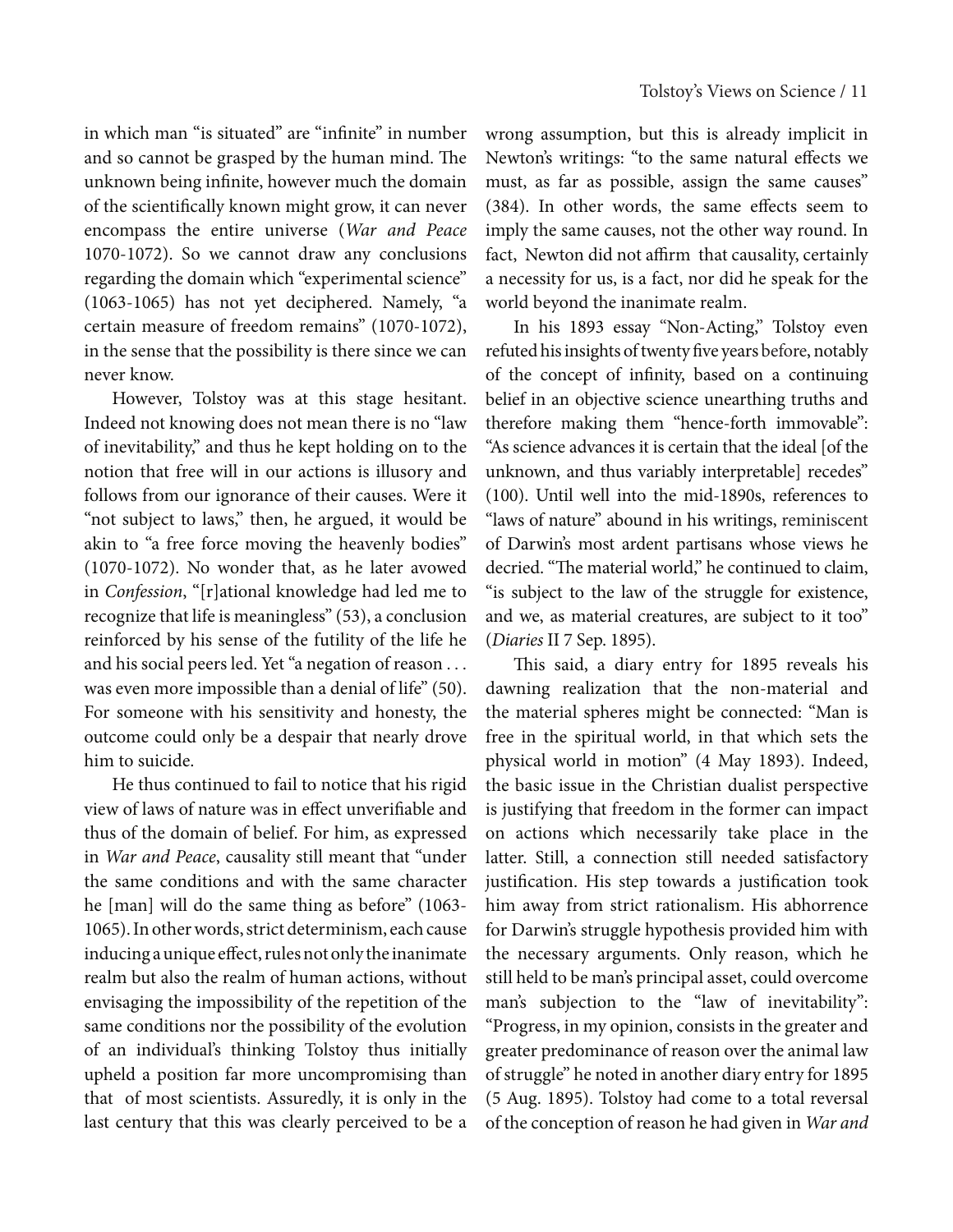*Peace*: reason was now the path to freedom.

Giving reason back its freedom was accompanied by his assessment that it is not a question of laws of nature, but of "the law of my vision" and "of my reason." Thus by the time he came across the "splendid article by Carpenter on science" in 1896 (23 Oct. 1896) he was ready for its conclusions. In the preface of the Russian translation of Carpenter's essay he wrote: "laws seem laws to us only because . . . we cannot detect their non-correspondence with actual fact" (*Modern Science* 220). He had come a long way from his beginnings. Or had he? In an 1863 entry in his diary can be read "the discovery of laws in science is only the discovery of a new method of looking at things" (Diaries I 8 Feb. 1863).

He did not rest with negative arguments in favor of freedom in our actions, which the impossibility of ascertaining the existence of laws of nature amounts to. Confirmed in his own thoughts by Carpenter's writings, his growing reflection on "movement, matter, time, space" (2 Jul. 1904) together with his mastery of the concepts of infinity and limits led him to a remarkably positive and as rational an argument as possible for the possibility of freedom in *Calendar of Wisdom*: "You make your decisions in the present, and the present exists outside time; it is a tiny moment where two periods—the past and the future—meet. In the present you are always free to make your choice" (Aug. 10). Now, "man is always living in the present" (15 Sep. 1909). Hence the conclusion expressed in 1904 that "man is free, but seems unfree." But because science is bound to the domain of time, for "determinists," "the opposite" holds, namely "that man is unfree, but seems free" (20 June 1904). In another diary entry for 1909, he reiterated his conviction that all is a question of human perception, and thus that "physics (as all the other natural sciences too) has only one basis—the laws of getting to know objects by means of the external senses" (25 Oct. 1909). This is why what is needed is "the sort of method which

talks about perception, about impressions'' (14 Apr. 1903). Several schools of thought have attempted to elaborate methods to minimize errors due to the many weaknesses inherent in a scientific approach. However so far, these methods have always "base[d] their conclusions on facts" (14 Apr. 1903). Tolstoy's suggestion is that they should instead focus on our perception process, including our reasoning.

This conviction resulted in an increasing questioning of the nature of reality: "the whole world as we know it is only the product of our external senses: sight and touch . . . and our ideas," in other words "my ever recurring impression, confirmed by the impressions of other people" (19 Feb. 1898). What is it [reality] like . . . ", was he to question, "for a creature unknown to me and endowed with senses unknown to me?" (31 Oct. 1907). His reflections on the concept of time led him further. Two years later, in the August 10 *Calendar* entry cited above, he toyed with the idea that it is not a matter of our inability to know reality but of reality being an illusion. He reinterpreted his thesis about dreams, expressed as early as 1849 (A History of Yesterday) that in them, 'events' lead up to a final impression, which has a counterpart in 'reality,' such as a loud noise, the 'real' counterpart "only just happen[ing]" when you wake up, as pointing to the "illusion of time": "time does not exist . . . we imagine everything to take place in time because this is the nature of our mind. . . . Exactly the same illusion is present in what we call real life, only with this difference that we wake up from life in death" (*Diaries* II 15 September 1909)

He had come at the end of his life to the conclusion of Vedanta philosophy, a conclusion reiterated after the quantum revolution in 1930 by Tagore: "The world is a human world—the scientific view of it . . . [being] that of the scientific man. Therefore, the world apart from us does not exist; it is a relative world, depending for its reality upon our consciousness" ("On the Nature of Reality").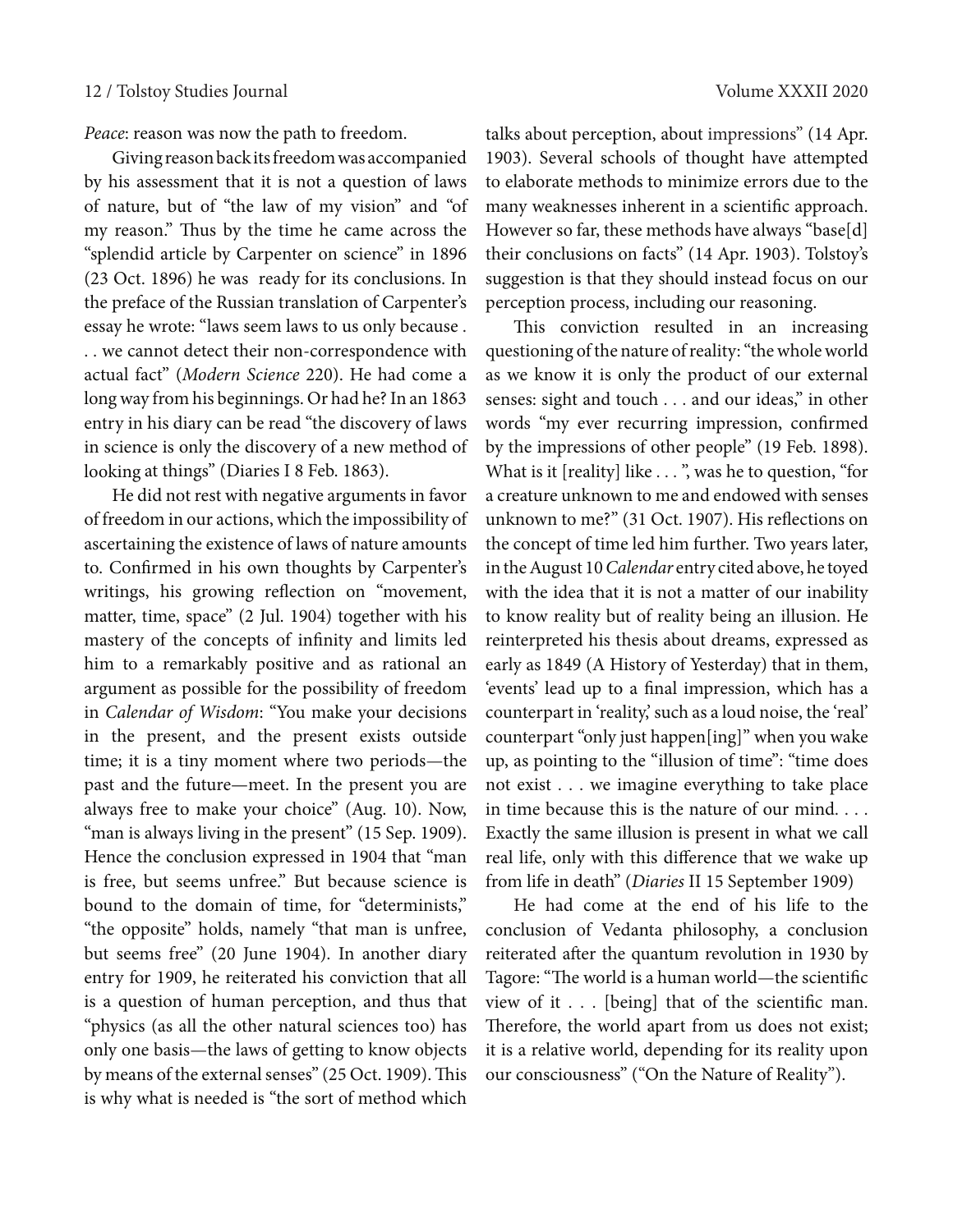#### **6. A Unified All-Encompassing Vision**

Not only is external reality unknowable and scientific inquiries ridden with shortcomings, but the very "objects subject to inquiry" are, as Tolstoy remarked in his 1894 essay "Religion and Morality," "incalculable." Hence a choice has to be made and must rest on a priori criteria. These criteria follow from "the relation which is established by man between himself and the eternal, infinite world, or its beginning and prime cause. . . . Neither philosophy nor science can establish man's relations to the world, because such a relation must be established before any philosophy or science can begin.", Tolstoy came to define this relation as religion. And indeed, the "science of each different period, and each different people, inevitably bears the stamp of the religion, from which point of view the object is being regarded" (138-139).

Religion thus defined does not require the concept of God. As his conviction in the objectivity of laws eroded, so did his conviction in an omnipotent God external to man. His conception in the 1890s became closer to that of Asian philosophies, namely that of the all pervasive self of Vedanta or of the Tao of Lao Tsu. He therefore came to shed the assumption of the separateness of each individual 'I' which he had previously held. Shortly before his death, in "The Law of Love and the Law of Violence," he contended that the more you lose yourself within that unity in service to others, the more you gain in freedom. For, as would later be reiterated by Tagore (chapter II) so doing you increasingly shed your ego, that which is subjected to eventual laws of nature. This Vedantic thesis resulted in Tolstoy's unified vision of life. In particular, he came to accept biological evolution. "I can imagine," he wrote in 1907, "that my human ancestors have existed for the last thousand centuries, and before them their animal ancestors, and the ancestors of the animals" (*Diaries* II 27 June 1907). For what is biological evolution but our scientific way of formulating this unity?

In this vision, all approaches to knowledge

have their place, and are interdependent. Religion is essential and science is perforce dependent on it. The "whole of life" cannot be investigated by only studying "external experiment" (*On Life* 10-11). Yet religion must remain "in accordance with reason and knowledge," so in particular with scientific knowledge, whose essentiality, we saw, was for him beyond doubt. "Even if a religion establishes a relationship between man and God, but does so through affrmations which are so contrary to the level of knowledge people have reached ..., then neither is this a religion, but merely a semblance of one" ("What is Religion" 89).

The interconnection between science and religion is indeed one of complex mutual influence. For example, since Tolstoy's days, both physics and biology have distanced themselves from the perception of reality as a composition of separate entities governed by deterministic forces. But what reality is, what life is, what its origin is, why we are here, what our destiny is, these, as repeated over and over again in Tolstoy's writings, are questions beyond science.

### **7. Science and Ethics**

Now, given its dependence on religion, science must *a fortiori* be dependent on morality, since morality is "the indication and explanation of those activities of man which automatically result" from religion ("Religion and Morality" 142). Hence, Tolstoy advocated that the "welfare of society or of mankind" (*What Then Must We Do* 142-143) be the criterion for the choice among the infinitely many topics open to science. This suggestion met with virulent opposition in some quarters, although in line with a Russian tradition where increasing "human dignity" within a collective whole was considered the goal of science (Hamburg and Poole 4) as well as with the views of some scientists both in and outside Russia. Poincaré (4) immediately took up his pen to castigate Tolstoy and salvage the then dominant concep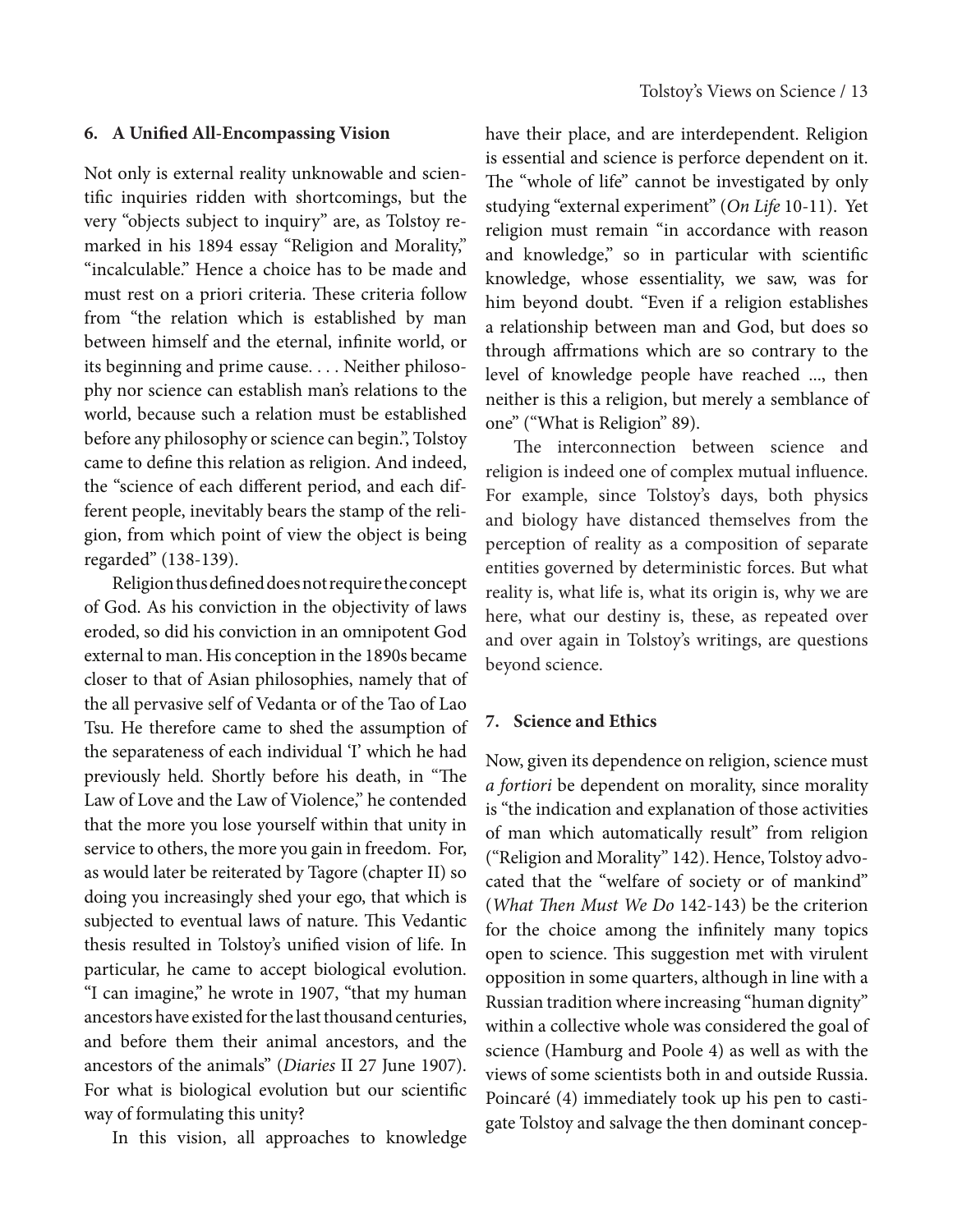tion of science as existing in a hermetically sealed bubble of its own objectivity, disconnected from ethical concerns.

Assuredly, the notion of welfare, apart from being variously interpretable, taken too rigidly, is a self-defeating aim. For, as pointed out by Poincaré, it is not possible to know beforehand whether or not a given piece of research has beneficial practical consequences for humanity or not. Many studies initially undertaken for other reasons have after a period of time, sometimes a very long one, contributed to collective welfare. But did Tolstoy mean it in a rigid sense? A closer reading of his texts shows that he did not. Rather he advised that ascertaining what constitutes "man's vocation and welfare" (*What Then Must We Do* 140) should be our primary aim: "Only a correct understanding of life gives the proper meaning and direction to science in general and to each science in particular. If the understanding of life is not as is implanted in us all, then the science itself will be false" (*On Life* 10-11)

Had ethical considerations been more widely applied, research whose only known consequences are destructive, research that only gives us "new guns and explosives" to use Tolstoy's words (*What Then Must We Do* 142-143) could have been avoided. According to the criteria suggested by Poincaré simplicity and beauty—there is no reason not to prefer military research over, say, solar physics. Hence these are as subjective and value laden as welfare and thus not, as he claimed, internal criteria to science.

His passionate defense of the motto "science for its own sake" (Poincaré 4) has obscured not just the ethical dependence of science but that the choice is not just one between topics but essentially one between remaining on a scientific path or deviating from it while claiming allegiance to science. Indeed, by its very nature, science takes us from unrealistic theories to less unrealistic ones and so is bound to indicate the impact of our actions on existing natural conditions, at least once these effects have become detectable by existing means. Since it holds

that human life can only continue under limited conditions, it warns us when their alterations are of such magnitude that the continuance of human life may be at risk. Namely, as recognized by Tolstoy, "true science ... cannot have a harmful . . . influence" (*On Life* 27).

#### **8. From Science to Dogma**

Indeed, Tolstoy was among the first to comprehend that science was being transformed into a creed, which as he pointed out any theory insufficiently founded on sound data can easily become. What is denounced in all his writings is this creed, not science. His writing is certainly often careless and can all too easily give the impression that his position is fervently anti-science, but a closer reading rectifies this impression. His use of the term 'creed' is a considered one. Religion must agree with knowledge. How to distinguish science from this creed is clearly set out in *What Then Must We Do?:* "we have a very clear standard set by science itself, by which to decide . . . whether . . . [an] activity calling itself science . . . has a right to do so" (142- 143); "unfortunately" much of the activity" going on in its name "does not come under" its "definition," a definition resting on the "scientific method," in other words on a systematized "common sense. This " exposes it at every step" (122).

According to him, the transformation of science "is not due to stupidity but to great ingenuity" and "has a very definite aim." The religious justification of inequality "sufficed as long as people doubted neither the direct intervention of Divinity in human affairs nor the distinction between different breeds." But once this conviction began eroding, "new justification" was invented for its continuation: "it has latterly become . . . the aim of present-day experimental science" (102-103). A socio-economic system can no longer be sustained or justified by science once, as a result of this system, conditions necessary for human life become excessively altered.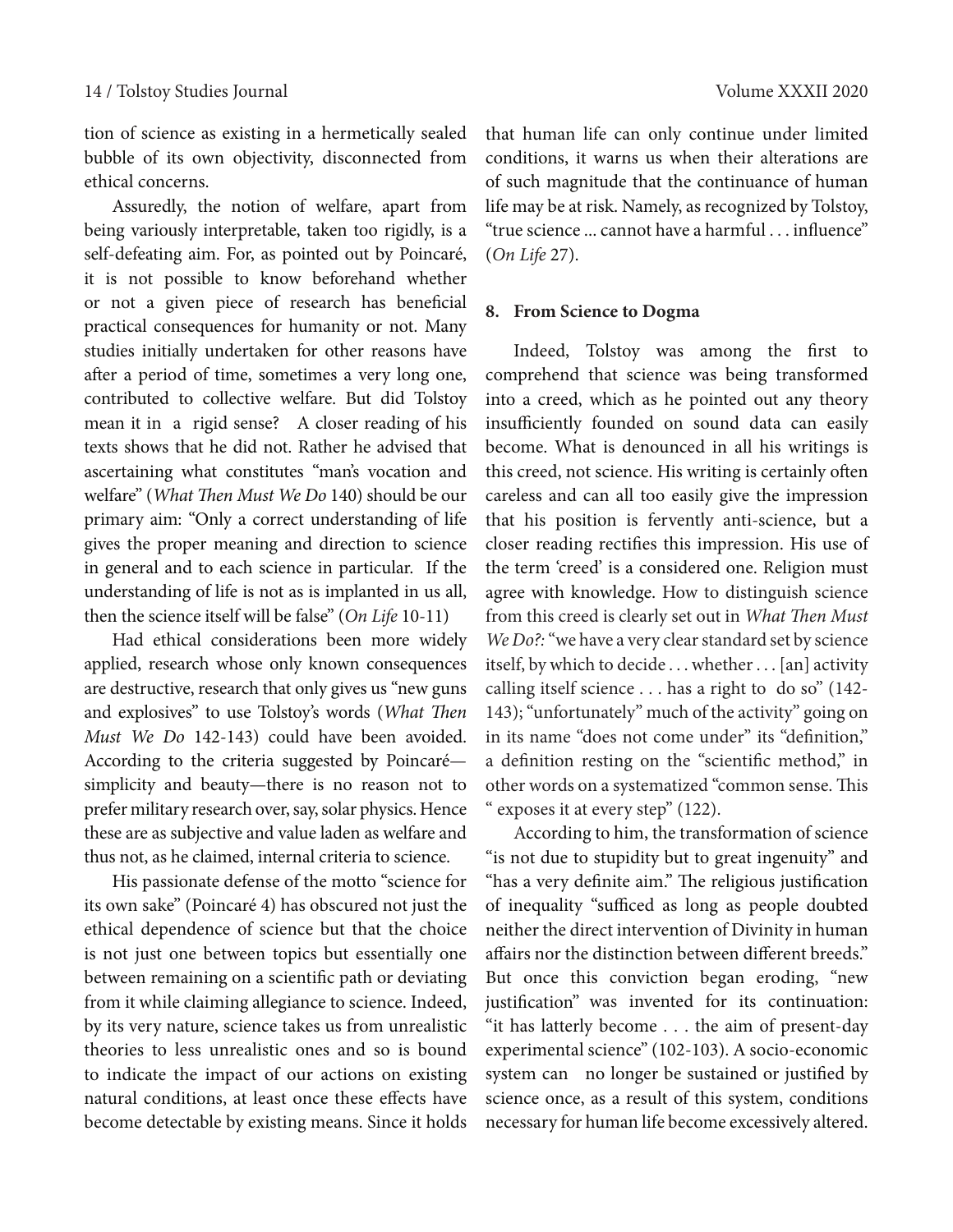Since a sys-tem whose motto is profit maximization demands incessant and increasing material growth, the result is incessant and increasing alterations to these conditions. If the course is maintained, there necessarily comes a point where we must rely on research that misapplies scientific methods and refutes the nature of science. This point began to be reached during the Industrial Revolution and thus Tolstoy witnessed the early years of the distortion of science, especially the transformation of the subjects related to human matters into what he qualified as positivist "pseudo-science" (67).\*

Tolstoy pointed out the latter's "striking" parallels with the former distortion of Jesus' teachings into Church dogmas. Both profess to be "infallibly true" (119). In the latter case, "theological subtleties . . . remained the special knowledge of the priests" (104). Today, "the disciples" of the "priests of science," or rather of what is viewed as science, "the further they advance in th[eir] study . . . the more they become accustomed not so much to observe as to take on trust what they are told of the observation of others." The "more and more do they adopt the specialized scientific jargon . . . the farther and farther do they wander among other debris of quite unilluminated observation, the more and more do they lose capacity not only to think independently but even to understand another man's fresh human thought lying outside their Talmud" (125).

In short what Tolstoy did is relentlessly, and at the cost of his own reputation, denounce the doings of "false science" not of "[t]rue science," which, "knowing its subject, is modest and therefore powerful" (*On Life* 27).

**Acknowledgements:** The author would like to thank Professor Tom Newlin for his very helpful comments, Professor Timothy Pedley for the invitation to the Department of Applied Mathematics and

Theoretical Physics of the University of Cambridge, where this article was completed, and last but not least Professor John Thompson for his generous financial support.

# **References**

- Bacon, Francis. *Novum Organum*. 1620. Edited by Joseph Devey. P. F. Collier, 1902.
- Bohr, Niels. "Causality and Complementarity." *Philosophy of Science*, vol. 4, no. 3, 1937, pp. 96-104.
- Born, Max. "Physics in the Last Fifty Years." 1951. *Physics in my Generation*. Springer-Verlag, 1969.
- Carpenter, Edward. "Modern Science: A Criticism." *Civilisation, Its Cause and Cure, and other Essays*. 13th ed. George Allen and Unwin, 1914.
- Darwin, Charles. *On The Origin of Species*. 1st ed. John Murray, 1859.
- Hamburg and Randall Poole, Editors. *A History of Russian Philosophy 1830*
- *1930*. CUP, 2010.
- Heisenberg, Werner. *The Physicist's Conception of Nature*. Translated by Arnold J. Pomerans. Hutchinson, 1958.
- Herschel, John. *Preliminary Discourse on the Study of Natural Philosophy*. Longmans, 1851.
- Kentish, Jane. *A Confession and Other Religious Writings*. Penguin, 1987.
- Maude, Aylmer, *On Life and Essays on Religion*. OUP, 1959.
- "On the Nature of Reality: Albert Einstein in Conversation with Rabindranath Tagore, 14 July 1930." *Modern Review*, 1931.

The term "pseudo-science" is found in the Maude translation. The author is grateful to the referee for pointing out that in the original Russian the expression used is different from the term "semi-science" or "half science" that he used earlier in *Confession* and is better translated as "imaginary science.".